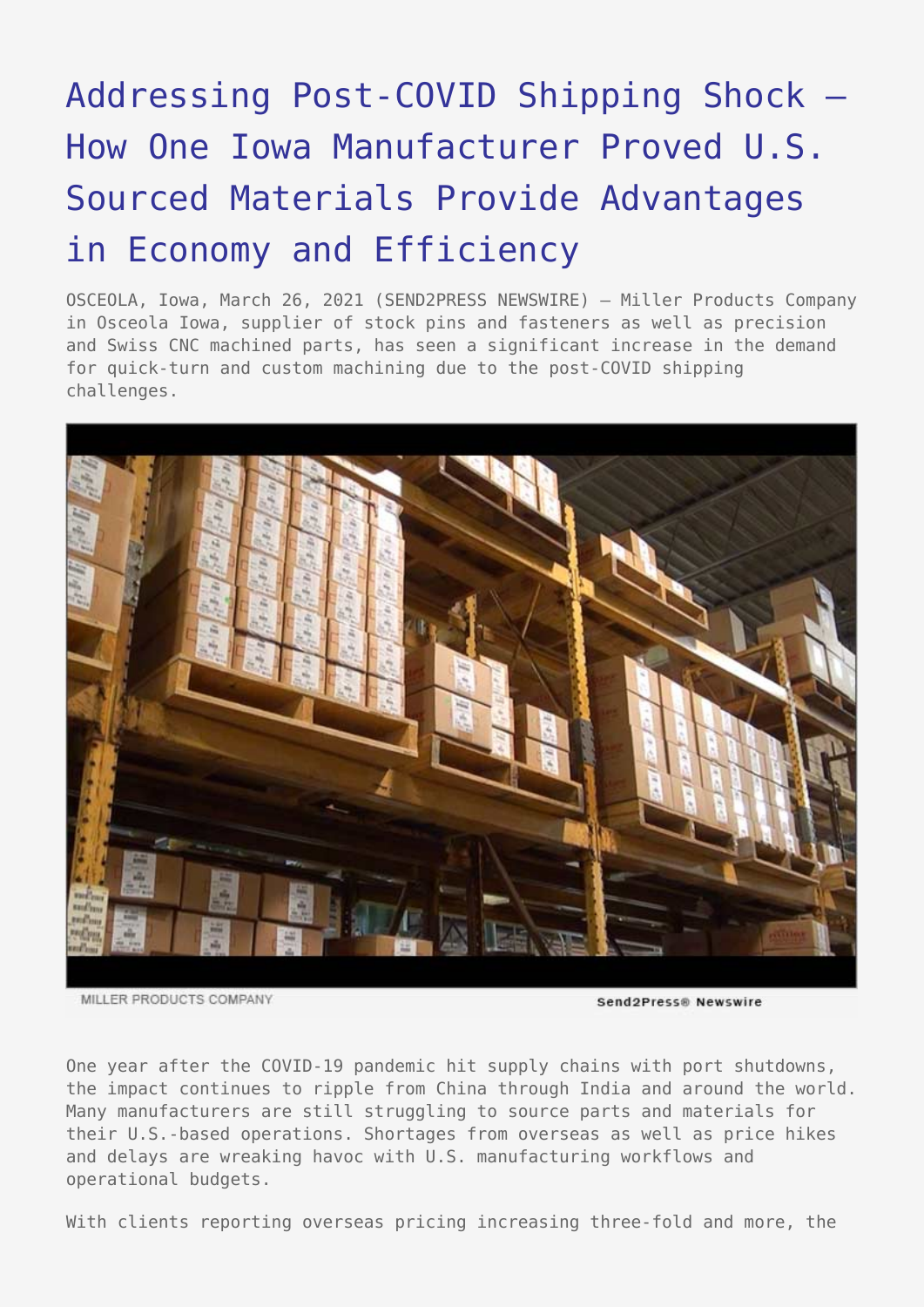cost to procure stock pieces from these ports is no longer economical. Production houses, like Miller, who source materials predominantly from the United States are seeing a different kind of post-COVID shock. In the past three weeks, Kerry Richardson, Sales and Marketing Manager at Miller, has booked a handful of new orders based on shipping delays and costs alone.

"We had one client tell us their India supplier pushed their orders back more than three months," said Richardson. "That's a supply chain disaster."

According to a January 2021 feature in The Washington Post (\*note 1), "The cost of shipping a container of goods has risen by 80 percent since early November {2020} and has nearly tripled over the past year…" These statistics are based on research provided through the Freightos Basic Index (\*note 2).

Miller's Midwest location and proximity to interstate, highway, and rail lines gives them a boost in supply chain efficiency other manufacturing companies lack.

"The bulk of our materials are shipped in daily from all over the U.S.," said Richardson. "From steel out of Chicago to aluminum and plastic out of Phoenix and Wisconsin, it's all accessible and delivered within days from a simple call."



MILLER PRODUCTS COMPANY

Send2Press® Newswire